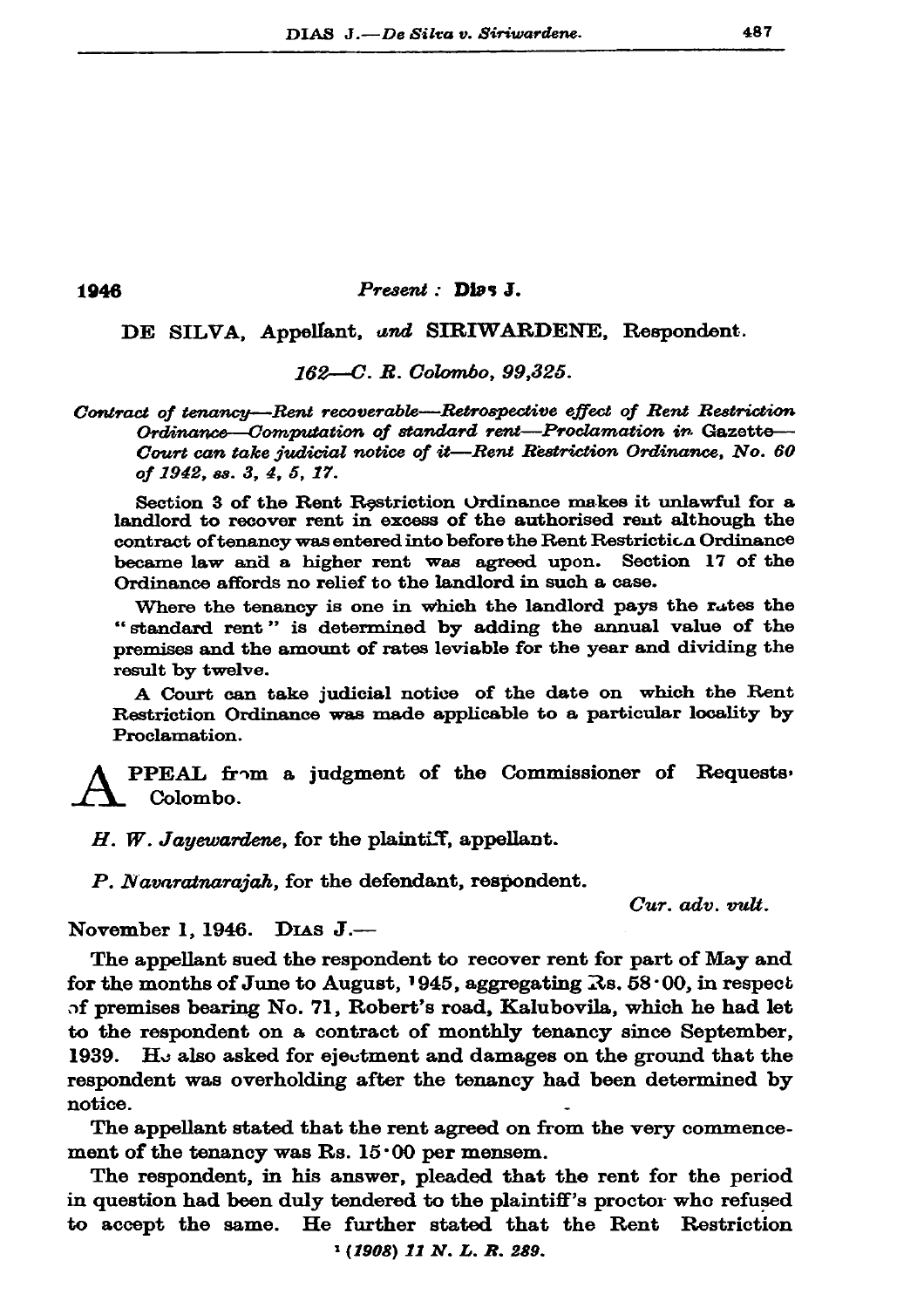Ordinance, No. 60 of 1942, having been proclaimed for this area on February 15, 1943, the "standard rent" for the premises was only  $\text{Rs. } 5.00$  per mensem, and not  $\text{Rs. } 15.00$ . He had overpaid the appellant from February, 1943, to May, 1945, a sum of Rs.  $405 \cdot 00$  instead of the sum of Rs. 135.00, thereby paying a sum of Rs.  $270.00$  in excess of what he was by law bound to pay. Giving the appellant credit for a sum of Rs. 20.00 for the months of June to September, 1945, he claimed in reconvention a refund of Rs.  $250 \cdot 00$ .

The first question which arises is whether the respondent has proved the date on which the Rent Restriction Ordinance was applied to this locality. Section 2 (1) of the Ordinance provides that the Governor may, from time to time, by Proclamation published in the Gazette, declare that the Ordinance shall be in force in any area specified in the Proclamation, and appoint the day on and after which the Ordinance shall be in force in such area.

No evidence of this has been led at the trial, and the relevant Gazette has not been produced. It was held in Jayakodi v. Silva<sup>1</sup> that a Court is bound to take judicial notice of the date on which an Ordinance has been brought into operation. In Edirisinghe v. Cassim<sup>2</sup> it was laid down that a Court could take judicial notice of the date on which a Defence Regulation came into operation. In an old case reported in Ramanathan (1877) page 10, it was held that a Proclamation issued by the Governor can be taken judicial notice of without proof. No doubt, this case was decided before the Evidence Ordinance became law, but I fail to see why a Court cannot take judicial notice of a Proclamation issued by the Governor, if it can do so in the case of a Regulation.

I, therefore, allowed the respondent's Counsel to produce the Gazette No. 9,084 of February 12, 1943, which shows that the Ordinance was applied to the Mount Lavinia District on February 15, 1946.

The Rent Restriction Ordinance, therefore, began to operate in this area on February 15, 1943.

The next question is whether the respondent has, under sections 4 and 5 of the Ordinance, established what is the "standard rent" for these premises? This is arrived at by adding the annual value of the premises and the amount of rates leviable for the year and dividing the result by  $12 - Wij$ emanne & Co. v. Fernando  $\cdot$ .

The respondent has called a clerk of the Dehiwala-Mount Lavinia Urban District Council who produced a certified copy of the assessment register---D2. This shows that the annual value during the relevant period is Rs.  $55.00$ . The rates are not specifically stated, but D2 states that the "monthly rent" is Rs.  $5.00$ . The witness stated that in 1945 the assessor had assessed the premises at Rs.  $5.00$  a month...

Dealing with this point the Commissioner says in his judgment :- "On reference to D2 . . . . I find that in 1941 the monthly rental is Rs. 4.50 and the annual value Rs.  $50.00$  and for the years 1942, 1943, and 1944 the monthly rental is assessed at Rs. 5:00 and the annual value Rs. 55.00. Therefore, I find that the plaintiff had recovered from the defendant Rs. 10.00 in excess of the standard rent."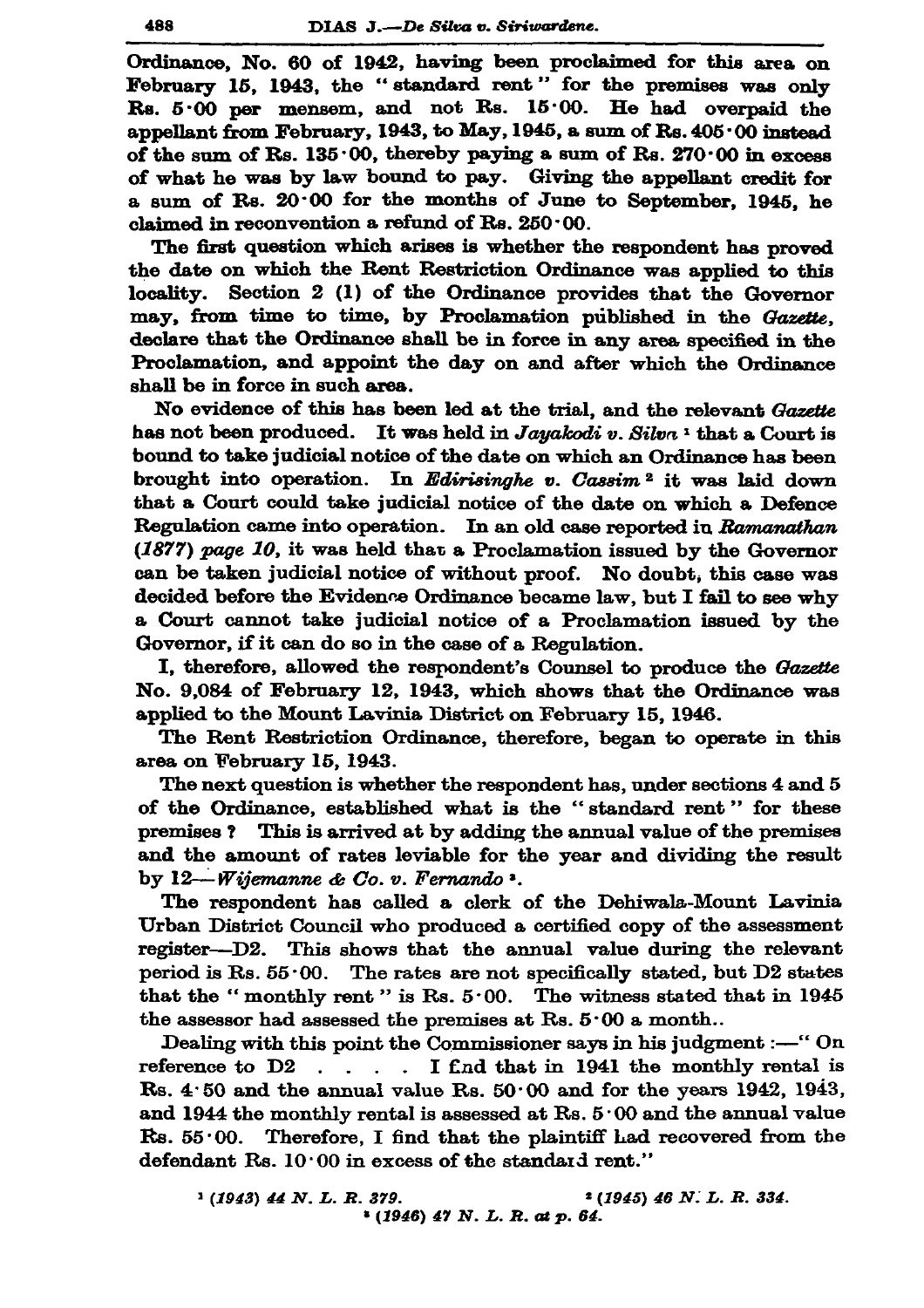The appellant criticises this finding. He submits that in order to ascertain the "standard rent" one must add the annual value and the rates. D2 does not show what the rates leviable are and, in the absence of that factor, the "standard rent" cannot be calculated. The appellant was asked whether he paid the rates, but he was not asked what the amount he paid was. I, therefore, agree with the appellant's contention that the respondent has failed to establish what the standard rent is.

On the question of tender, the Commissioner has held against the appellant who, in his evidence, admitted that although the respondent's proctor remitted money on behalf of the respondent from June. 1945. appellant's proctor refused to accept those rents.

The main question for decision arises on the respondent's claim in reconvention. It is submitted for the appellant that this monthly tenancy began in September, 1939, long before the Rent Restriction Ordinance became law. At that date it was lawful for a landlord and tenant to agree upon a rental of Rs.  $15.00$  per mensem. An agreement by the parties as to the duration of a tenancy may be for a definite time. or it may continue until a certain event takes place, or run from period to period. In the case of a monthly tenancy it runs from month to month until determined by proper notice to quit 1.

It is therefore urged that anterior to the date when the Rent Restriction Ordinance was proclaimed in this area, there was in existence a lawful agreement between the parties under which the respondent had to pay a monthly rental of Rs.  $15 \cdot 00$ .

It is submitted that even assuming that the "standard rent" for these premises after February, 1943, was Rs.  $5.00$  per mensem, the Rent Restriction Ordinance cannot retrospectively affect vested lawful rights which had come into existence prior to the Proclamation of the Ordinance in that locality. Even if the Ordinance has a retrospective effect, it is argued that by virtue of section 17 of the enactment the increase of Rs. 10.00 over the standard rent of Rs. 5.00 is saved, because it is in accordance with the terms of a "lawful agreement relating to the tenancy ".

This question arose in a different form in Edmund v. Jayawardene<sup>2</sup>. In that case the parties on December 15, 1942, entered into an agreement that the tenant should pay a rental of Rs.  $23.00$  per mensem commencing from January 1, 1943. The Rent Restriction Ordinance became law on December 26, 1942, so that when the agreement became operative, the Ordinance was in force. At that date the standard rent for the premises in question was only Rs.  $15.00$  per mensem. It was held that the question whether the Ordinance could affect vested rights did not arise, because on the day the agreement began to operate, the Ordinance was already in force. Jayetileke J. said :- "The section  $(3 (2))$  prohibits the increase of rent from the day the Ordinance came into operation. namely, December 26, 1942 . . . . The material date in this case is January 1, 1943, when the increase became effective, and not December 15, 1942, when the increase was agreed on ".

' Wille on Landlord & Tenant, pp. 36, 37; Tambiah on Landlord & Tenant рр. 31, 32.  $(1945)$  46 N. L. R. 306.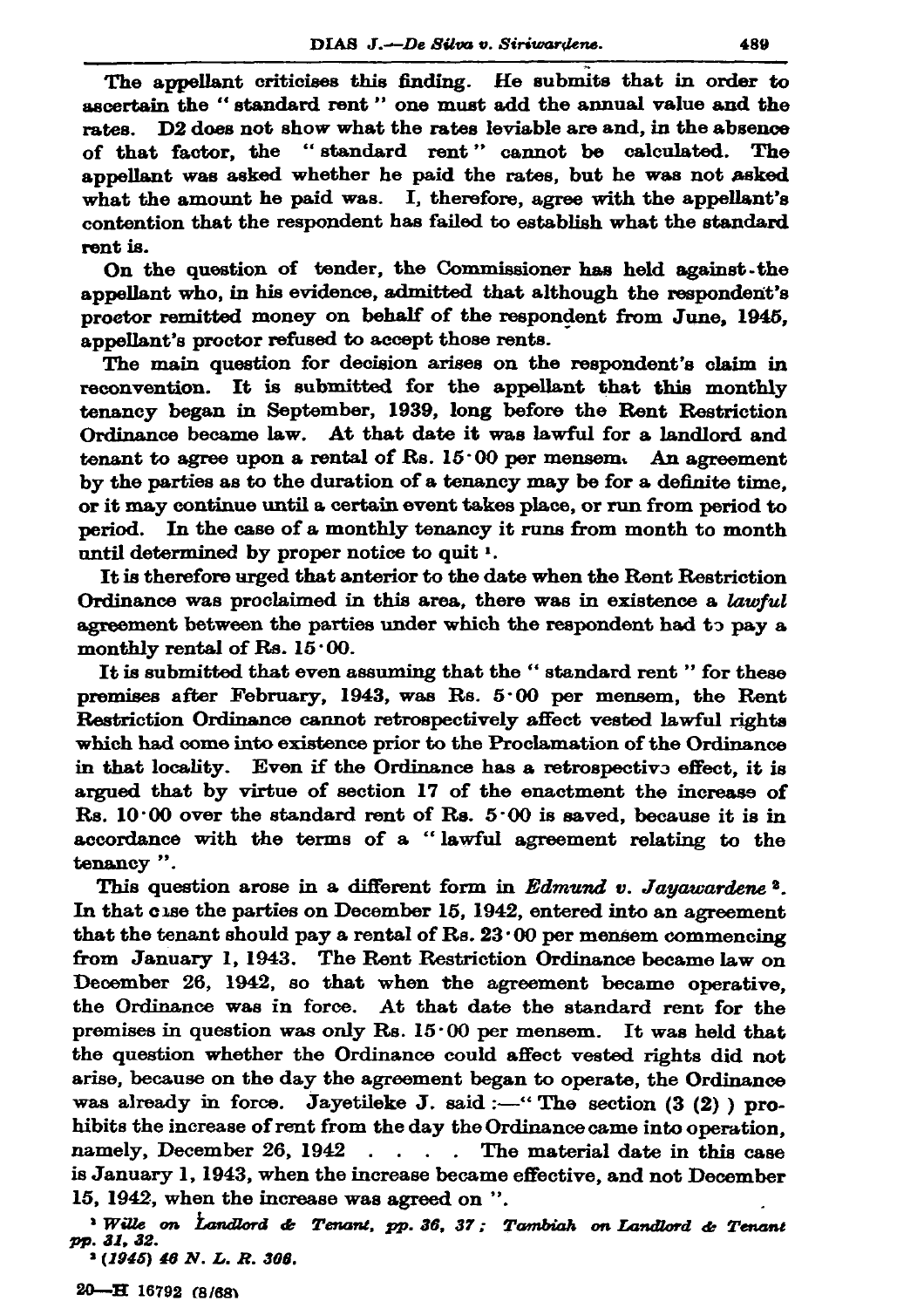The plaintiff, in that case, therefore, was held disentitled to recover from the defendant anything more than the standard rent under section 3 (1). The question which arises here did not, therefore, come up for decision in that case.

In the present case, the rental of Rs.  $15.00$  per mensem was agreed upon and had become effective nearly three years before the Ordinance became law and four years before it was applied to this area

It is a cardinal rule of construction that a statute must be construed strictly and not be extended to interfere with ordinary or vested rights  $\frac{1}{2}$ A retrospective operation is not to be given to a statute so as to impair an existing right or obligation, otherwise than as regards a matter of procedure, unless that effect cannot be avoided without doing violence to the language of the enactment. If the enactment is expressed in language which is fairly capable of either interpretation, it ought to be construed as prospective only. Every statute which takes away or impairs vested rights acquired under existing laws, or creates a new obligation, or imposes a new duty, or attaches a new disability in respect of transactions or consideration already past, must be presumed, out of respect to the Legislature, to be intended not to have a retrospective effect-Paramasothy v. Suppramanian<sup>2</sup>.

It is another rule of construction that one may consult the preamble of the Statute to find out its meaning and keep its effect within its real scope. Hull Blyth & Co. v. Valiappa Chettiar<sup>3</sup>. Nevertheless, where the meaning of the section is plain, it is not possible for the preamble in any wise to qualify the enacting sections of the statute-Sellathurai v. Kandiah<sup>4</sup>.

The preamble to the Rent Restriction Ordinance says that it is an Ordinance to restrict the increase of rent and to provide for matters incidental to such restriction. "To increase" means to amplify, augment, enlarge or swell. The object of the Legislature, therefore, was to restrict landlords who, by taking advantage of the existing shortage of living accommodation, made inequitable demands for rents from tenants who, by force of necessity, had to accede to such exorbitant demands. Section  $3(1)(b)$  expressly provides for that by enacting that it shall not be lawful for the landlord "to increase the rent of such premises in respect of any such period to an amount in excess of such authorised rent" Clearly this appellant has not done that. There is, however, the effect of section  $3(1)(a)$  to be considered. That subsection in clear and unequivocal language provides that "it shall not be lawful" for the landlord "to demand, receive, or recover as the rent of such premises in respect of any period commencing on or after the appointed date, any amount in excess of the authorised rent of such premises as defined for the purposes of this Ordinance in section 4".

 $^1$  See Chairman, Municipal Council v. Silva (1917) 4 C. W. R. at p. 152;<br>Marikar v. Marikar (1920) 22 N. L. R. at p. 142.

 $(1938)$  39 N.L.R. at p. 532.

(1937) 39 N. L. R. at p. 100. See also Natchiappa Chettiar v. Pesonahamy (1937) 39 N. L. R. 377 (Objects and Reasons of statute may be considered), Chow v. de Alwis (1946) 47 N. L. R. at p. 44 (The grounds and cause for m can be inquired into to ascertain its meaning).

 $(1923)$  1 T.L.R. 212.